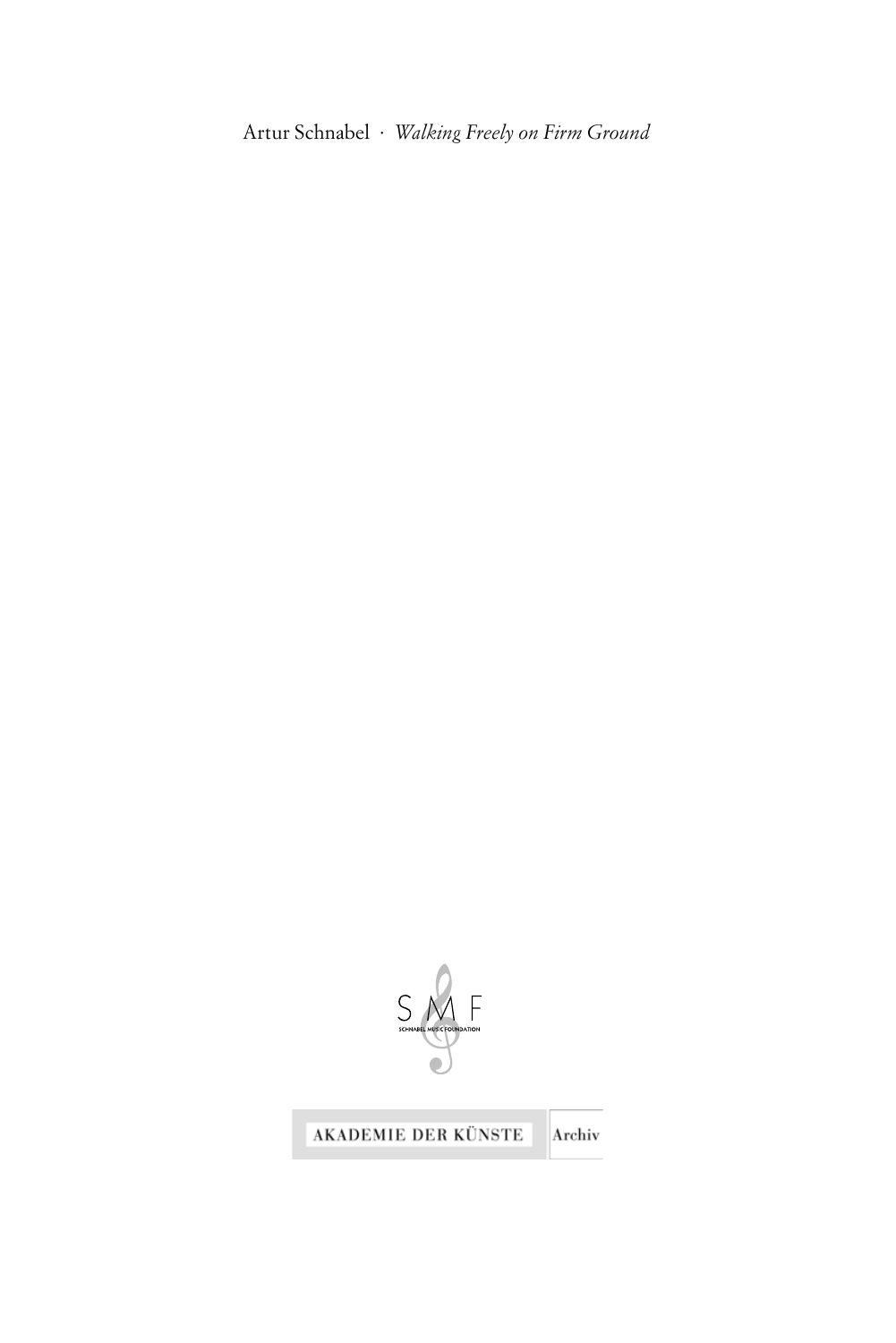

Eugen Spiro: Mary Virginia Foreman, New York 1944 (Akademie der Künste, Berlin, Artur Schnabel Archive).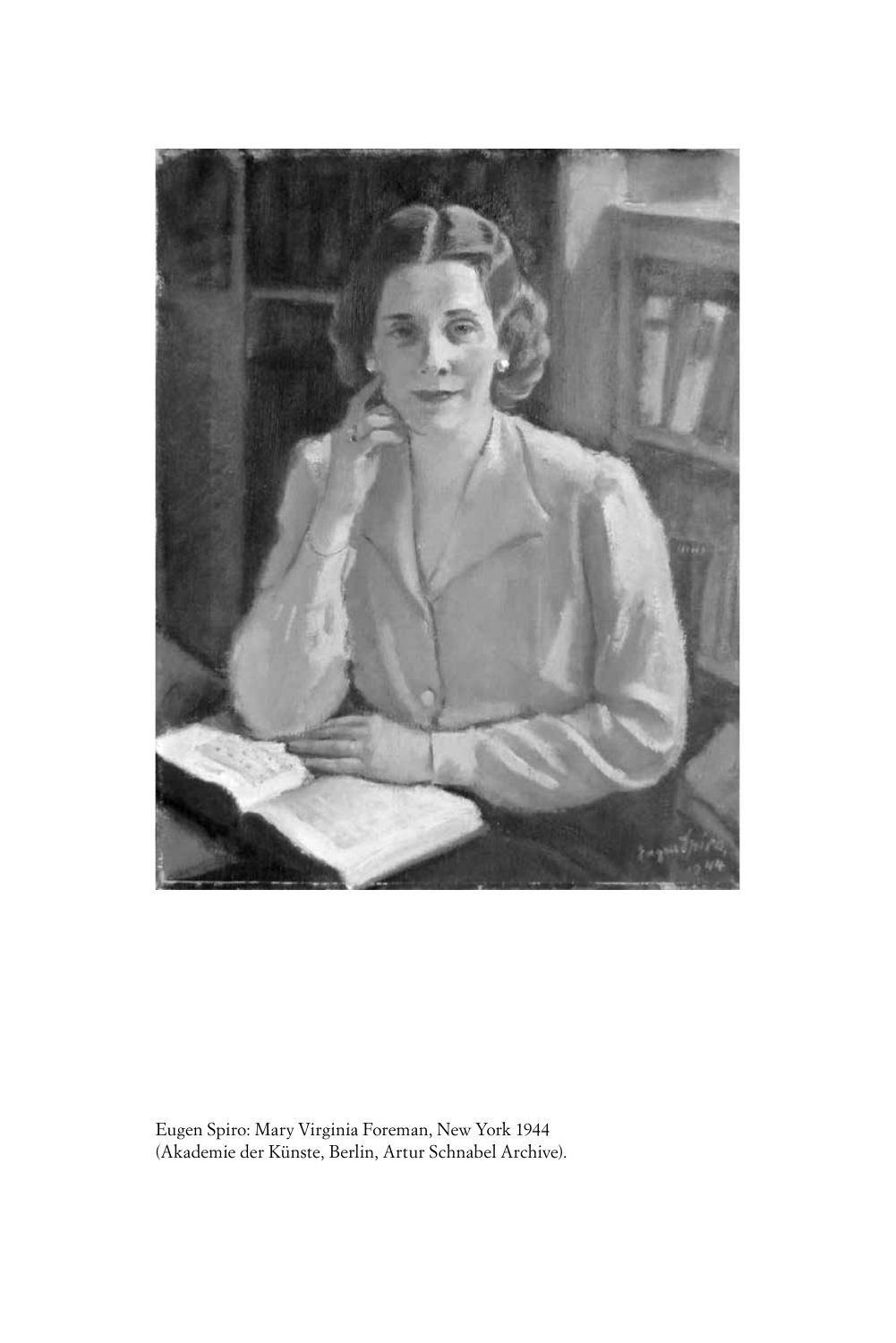Artur Schnabel

# *Walking Freely on Firm Ground*

*Letters to Mary Virginia Foreman 1935–1951*

Edited by Werner Grünzweig, Lynn Matheson, and Anicia Timberlake

wolke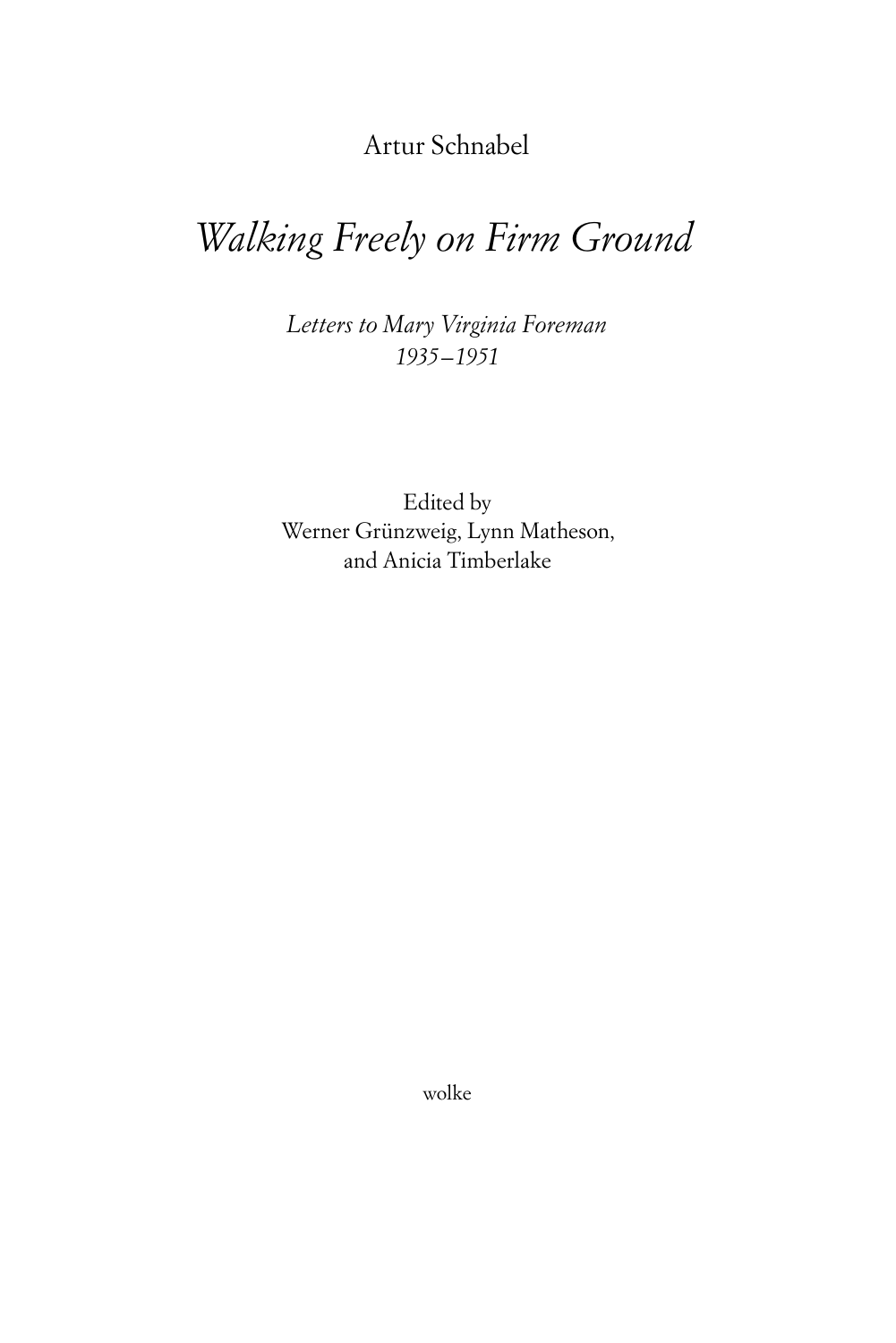Letters and images are held at the Akademie der Künste, Berlin, Artur Schnabel Archive

First Edition 2014 © 2014 Ann Schnabel Mottier, Stamford, Connecticut, and Akademie der Künste, Berlin All rights reserved by the publisher Wolke Verlag, Hofheim Printed in Germany Typesetting in Simoncini Garamond Cover design: Friedwalt Donner, Alonissos Cover image: Schnabel's letter to Mary Virginia Foreman from 28 August 1941 ISBN 978-3-95593-100-1

www.wolke-verlag.de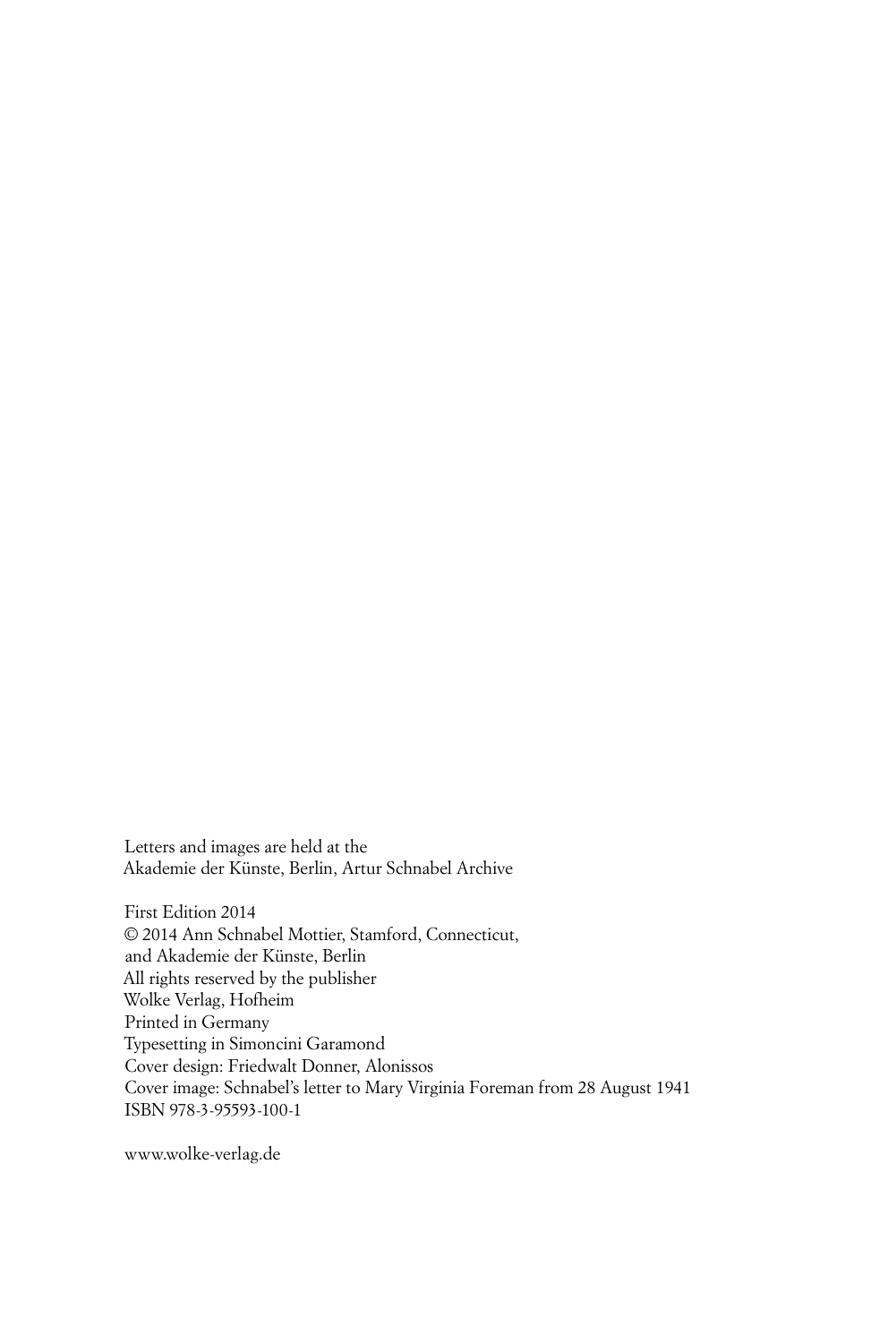## CONTENTS

## Preface

*7*

#### Letters 1935–1951

## *21*

## Frequently cited texts

*359*

### Index

*361*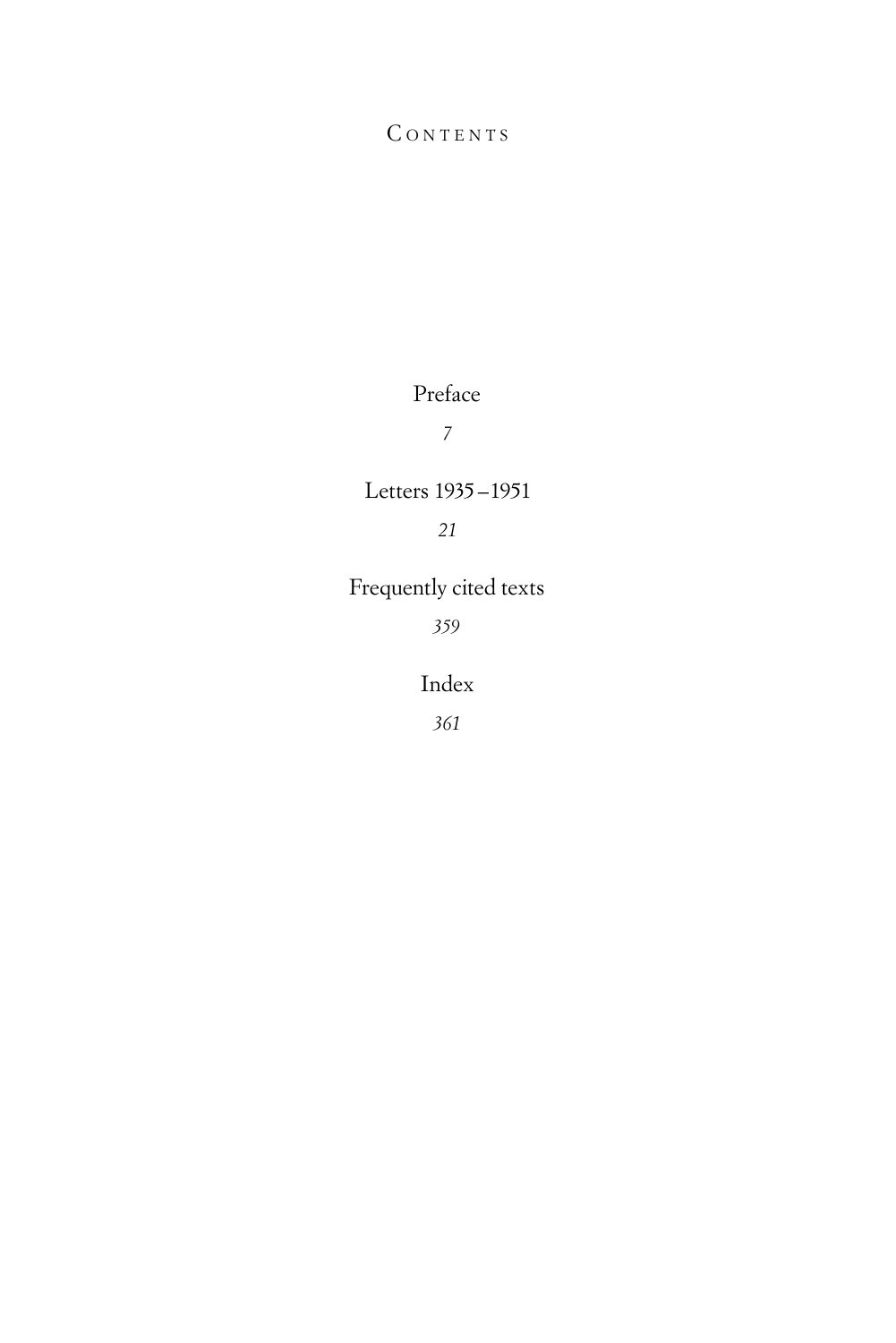

Hindemith sent a copy of his new string quartet in E flat to Artur Schnabel with the following dedication: "For Artur as a symbol (flat!) of love and as an inadequate and belated attempt to do justice to the puns of last summer. / Paul / Christmas 1944."

Schnabel had regularly been sending Paul Hindemith "a bag full" of *Schüttelreime* (spoonerisms), his "favorite among puns," as he wrote in his letter from 21 August 1944 (Akademie der Künste, Berlin, Artur Schnabel Archive).

.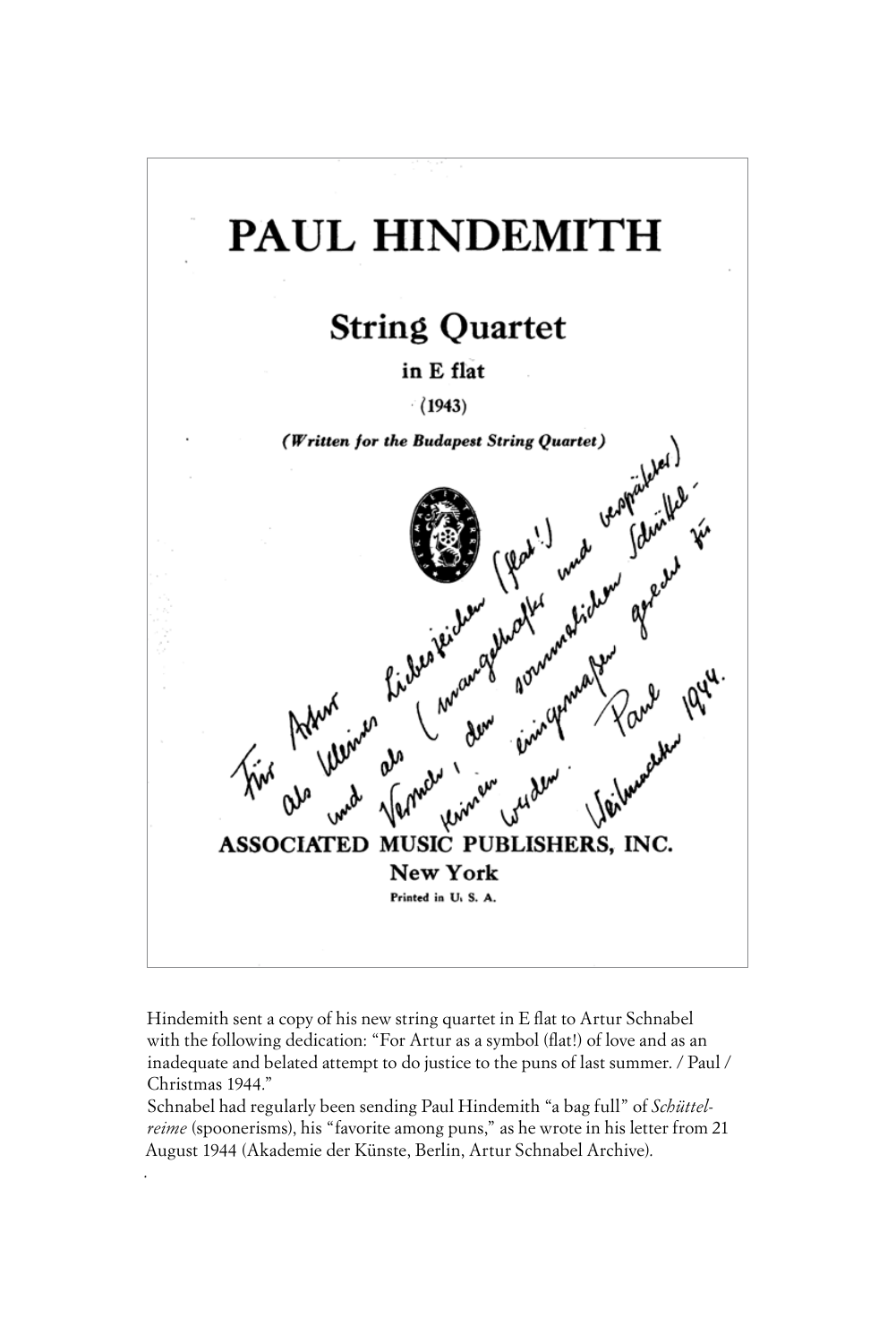#### Preface

#### Werner Grünzweig

From 1935 until his death in 1951, Artur Schnabel wrote more than 400 letters to Mary Virginia Foreman, a former music student who was 26 years his junior. The letters document a relationship that lasted until the end of Schnabel's life, but they are much more than personal letters: like a diary, they chronicle Schnabel's career, the catastrophe of World War II and its bitter consequences, and his ideas about the arts, politics, and the academic research of his time. The issues that occupied him seem astonishingly relevant to the present-day reader: the survival of the arts in an environment defined almost exclusively by economic considerations; the goals of education; how the individual can define his/her position in a globalizing world; the relationship between the individual and the masses in a democratic society; how to stay unique and human in a world that favors predictable, streamlined characters. There is no doubt that the relationship was important to Schnabel. It rejuvenated him and gave him energy to live during a time when he viewed political, social, and artistic developments in an increasingly negative light. On the other hand, he took a great interest in the personal development of the young woman, and she was clearly eager to learn from him.

This book reproduces those parts of the letters that are of general interest. Since English was not Schnabel's native language, we have edited the selections, but have attempted to remain as faithful to Schnabel's original diction as possible.

Mary Virginia Foreman was born in 1908 in Des Moines, Iowa, and grew up in Minneapolis, Minnesota. She was a graduate of the University of Minnesota and held a B.A. degree with a major in music. At that time, women generally became teachers if they worked at all; her degree had given her the training to become a piano teacher. Her first en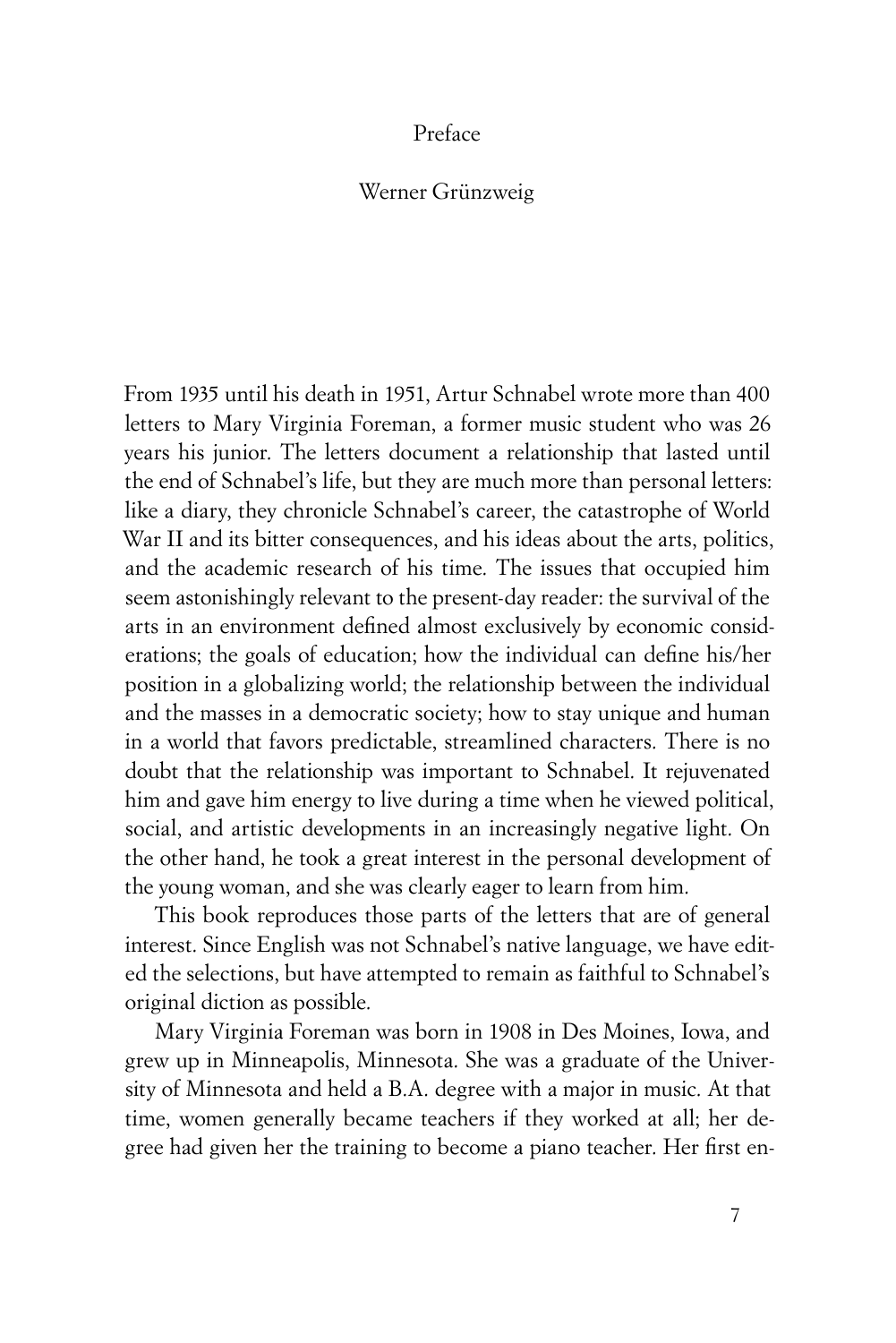counter with Schnabel was in 1933, when he played a concert with the Minneapolis Symphony Orchestra and Eugene Ormandy that made a lasting impression on her.1 Together with her mother, she went backstage to talk to Schnabel after the concert. A year later, equipped with a recommendation from the university's music director and supported by her parents, she went to New York to study with Edwin Hughes (1884–1965), who like Schnabel had been a former student of Theodor Leschetizky's in Vienna. When Schnabel performed in New York during his 1934–35 U.S. tour, Ms. Foreman went backstage again, and to her surprise, Schnabel remembered her. She told him about the lessons with Hughes, which had been a disappointment. They met for tea to discuss her further piano studies, Schnabel invited her to a recital he was performing, they went out for dinner, and from then on they met and exchanged letters regularly. Ms. Foreman stayed in New York by herself, taught piano privately, and later held a job in a bookshop. Her refusal to follow the usual tracks of getting married and having children led to tensions with her parents. After Schnabel's death she left her native country for Europe.

\*

Schnabel sensed very precisely how much the European situation as a whole deteriorated after the Nazis came to power. But he still chose to move from Nazi Germany to Tremezzo, in fascist Italy, in May 1933.<sup>2</sup>

<sup>1</sup> This was Schnabel's first U.S. tour after a 10-year hiatus. Only in 1933 did Steinway agree to provide instruments for Schnabel's American concerts. Previously, they had refused to do so, because he insisted on playing on Bechstein instruments and not Steinway when in Europe, leaving him without adequate instruments when touring the U.S.; Schnabel had always preferred Bechstein pianos, which he also used for his recordings in London; Bechstein pianos, however, were not generally available in U.S. concert halls.

<sup>2</sup> Schnabel played his last concert in Berlin on 26 April 1933. With today's Europe in mind, one can easily overlook how much physical and bureaucratic effort, as well as financial means, it must have taken for him and his family to transfer their domicile across borders in 1933—he left Nazi Germany because he was Jewish—and what it must have meant when they had to give up their new home again by the end of 1938 after their Austrian citizenship had gone up in smoke due to Austria's *Anschluss* to the German Reich.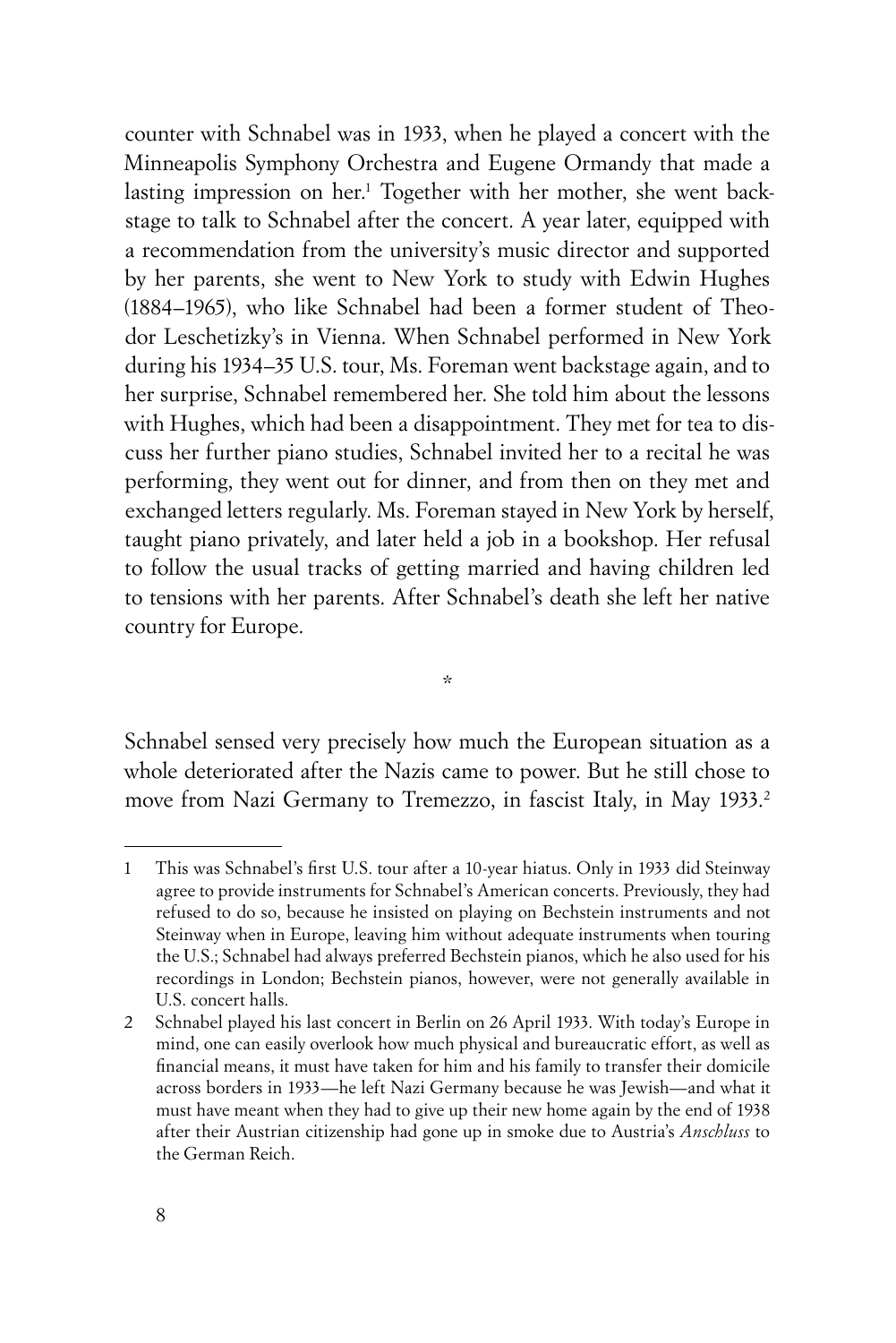This was understandable given the beauty of Lago di Como and the vicinity of his beloved Alps, but politically Schnabel must have been acting against his better judgment: through all the years covered in this volume, he was a sober and realistic commentator on political events. When many were still hoping that a war could be avoided, he was sure of the imminence of an armed conflict in the 1930s, and he was convinced that the war would be of international dimensions: "Twice in a lifetime world wars, for that is what is threatening, it is too much," he wrote (4 July 1937). In September 1938 he noted again that war was near. And on 29 June 1939, he wrote: "I think it will come to a war, soon, and I would almost welcome one. Is there any other solution of the hopelessly complicated and poisoned problems?" Never before and never again did he express that a war was "almost welcome" to him; we can only interpret this thought as a sign of his utmost depression and frustration with the entire political situation.

Schnabel foretold that the Nazi regime would have severe consequences for all of Europe, marking the "decline of Europe's creative strength" and a "degradation to a lower level of society": not only because of the war itself, but also because of the loss of many of Europe's best individuals (16 January 1939). It was certainly the time when the old continent gave up its dominant position in world politics. Accordingly, the reports about his early experiences in America were very positive. He felt that America was the "future" (3 April 1935), while Europe depressed him to "extreme pessimism" (26 October 1936). And when looking forward to seeing Ms. Foreman again, the United States even became the "United Souls and Senses" to him (5 December 1937). He particularly appreciated the fact that in the United States "foreigners are unknown": everyone could become an American, whereas in Europe "one remains a foreigner even after acquisition of citizenship" (3 January 1937).3

But the deeper Schnabel looked into the mechanics of political and cultural life in America, the more critical he became. The undisputed leading role of the economy even in the arts disgusted him, and in 1949

<sup>3</sup> Interestingly enough, he did not mention racism against people of color in America, although he realized that anti-Semitism had survived the transplantation and mixing of peoples after their relocation to the other side of the Atlantic.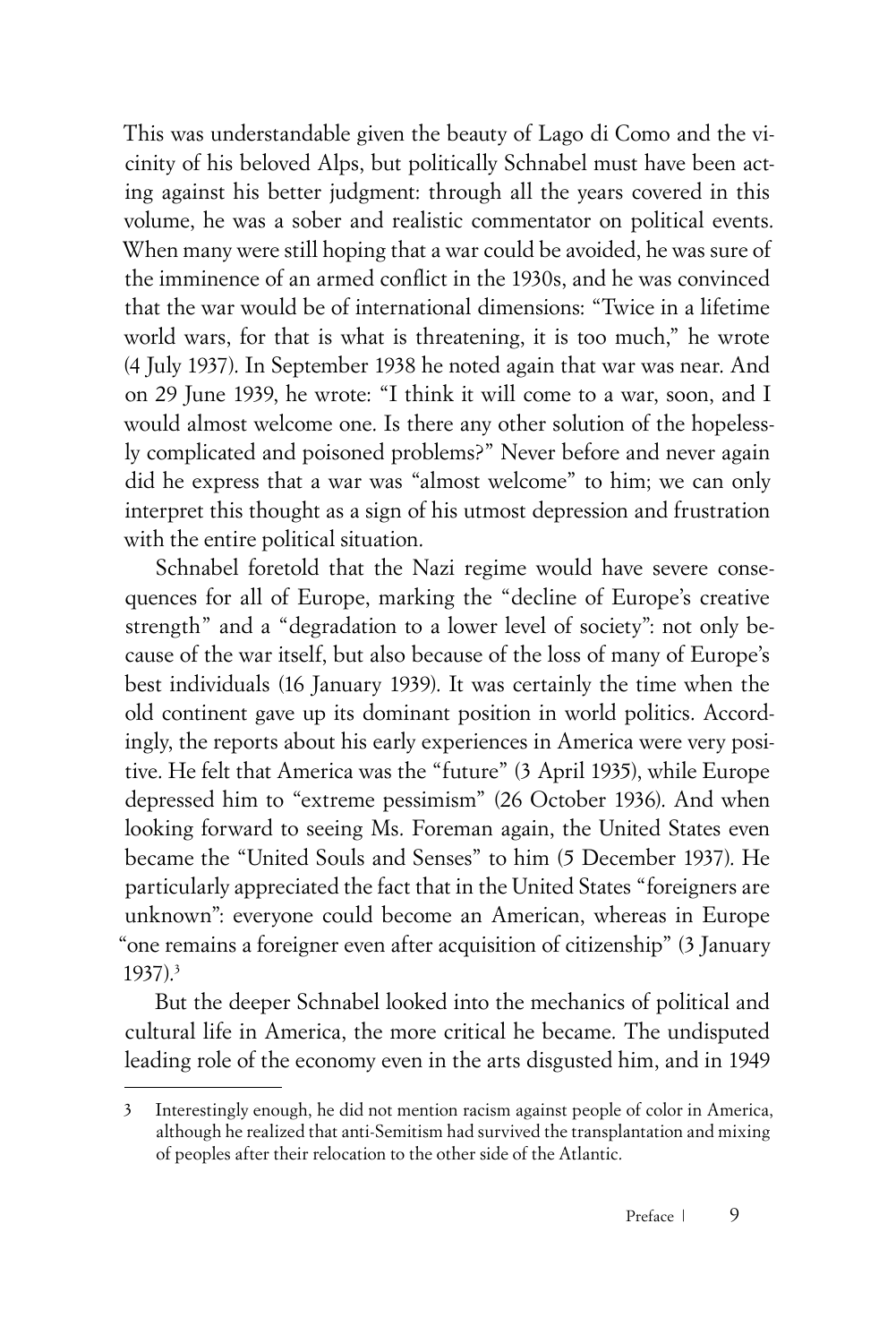he wrote from California (using one of his typical puns): "I like California even less than the other parts of the United Salesmen Angels. California is one of the most advanced sections of that Insanitarium into which we are more and more rapidly developing […]" (8 September 1949). Schnabel was convinced that profit should not be the incentive for an individual to become an active and useful member of society. Just as earlier generations had seen the meaning of life in serving God, Schnabel wanted to serve music. He viewed the works of the greatest composers as spiritual entities that could never be fully "mastered" by a musician—as he famously put it: "Great music is always better than it can be played."4 Trying to understand the innermost meaning of the master works remained a life-long duty, with the certain knowledge that the goal could never be reached.<sup>5</sup> But if such works of art—or, in Schnabel's words, "values"—are used to make a profit, in Schnabel's conviction, they would be falsified (4 August 1940).<sup>6</sup>

Schnabel felt that one of the ideal ways to engage with music was through master classes, which he had started in Tremezzo<sup>7</sup> and continued at the University of Michigan, Ann Arbor. Schnabel had had many students in Berlin, privately and at the Berlin *Hochschule für Musik* from 1925 to 1931. However he was able to realize his ideal only in the master classes, where students learned not only from their teacher but also from each other; the classes represented something like a model of a society he would have liked to design. He described on several occasions

<sup>4</sup> *Artur Schnabel. Musiker Musician. 1881–1951*, ed. Werner Grünzweig (Hofheim: Wolke Verlag, 2001), 7.

<sup>5</sup> This is one of the reasons for Schnabel's limited repertoire in his later years: the older he grew, the more he wanted to play only those pieces that remained fresh even after a lifetime of study.

<sup>6</sup> When discussing such matters, Schnabel frequently used the term "values." This term is taken from German idealism, where *Werte* form the basis from which mankind should seek answers to its most fundamental questions. *Werte* can be ideals, cultural products, or moral and ethical standards that humans strive to achieve. They can also be discerned in nature, and Schnabel's ardent love for alpine regions has to do with his belief that the confrontation with nature can teach the individual something about his/her place (or role) in the world.

<sup>7</sup> The courses in Tremezzo were held from 1933 through 1938. In 1947 Schnabel's son Karl Ulrich resumed the tradition—very much to his father's delight—together with his wife Helen, who herself had been a participant in the master classes before the war.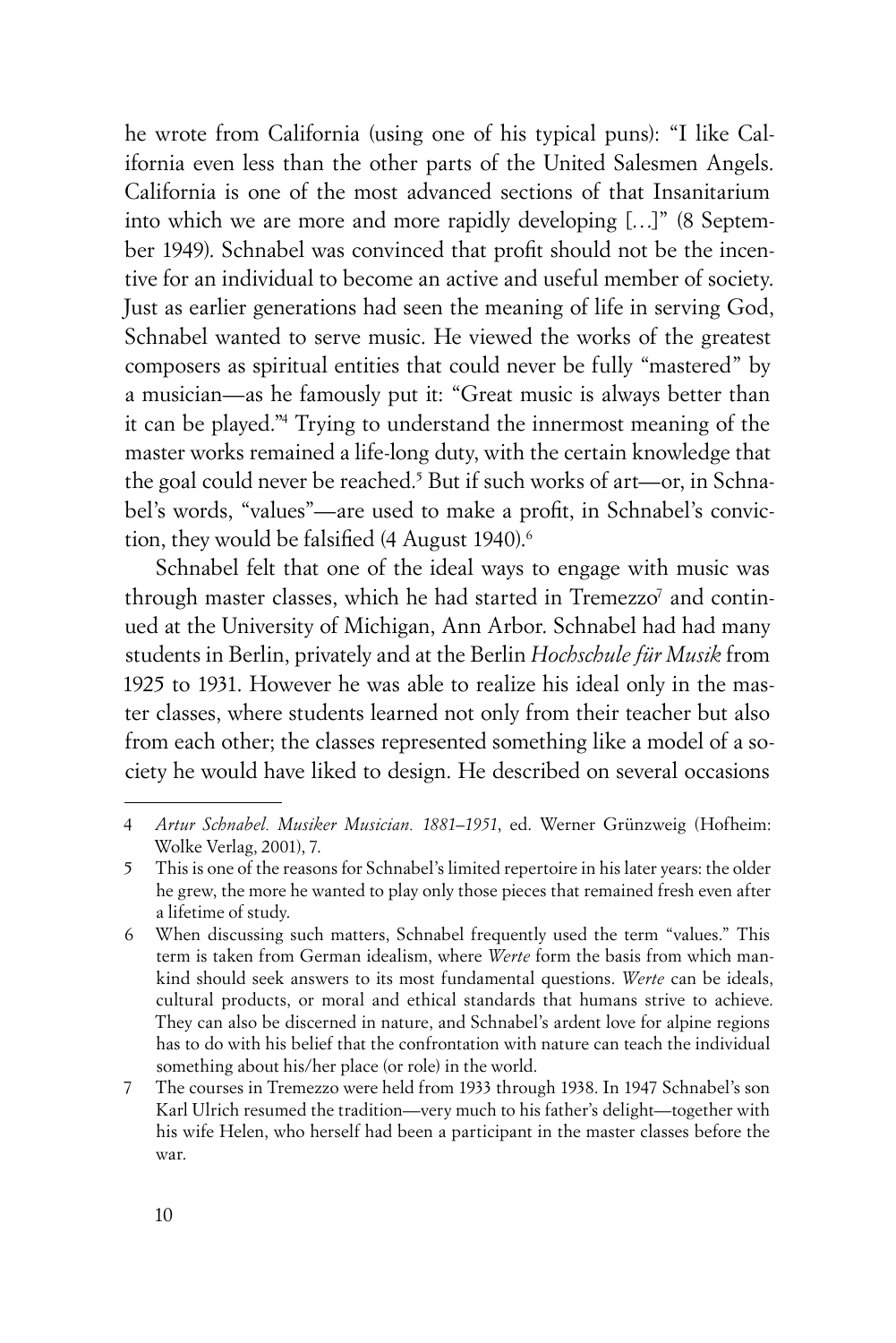how the participants were absorbed by music, "forgetting the ego, the disorder on the outside, jealousies and career, conventions and dogmatics [sic], breathing in freedom," and, especially, putting aside all considerations of money (11 July 1937). The master classes were also the model for his concept of education, or *Bildung*—he preferred to use the German term, which has no real equivalent in English. Schnabel himself had not had conventional schooling in Vienna, so it is no wonder that he was skeptical about strict school and university curricula. For him, love, ideals, personal experience, and the individual's self-determination were the key ingredients to successful and lasting learning, whereas an education that was imposed on students could result in the opposite, something he called "confusion industry" and "endarkment" (7 July 1948). He discussed these matters with high-ranking university representatives such as Robert Hutchins, who was the president of the University of Chicago from 1929 to 1945. He also had very clear ideas about music education, arguing that the academic approach was not suitable for dealing with music, which has a direct way of communicating: academics, instead, "have to first build doors before arriving at space which has been open all the time" (20 October 1945).

In contrast, Schnabel praised the openness of "uneducated" people who were able to react spontaneously when hearing Beethoven's music for the first time, whereas the "educated" were often so intimidated by "Beethoven" or "classical music" that they were unable simply to enjoy it. In his eyes, education was very often an instrument to "frustrate discrimination, or the relation of facts to each other, to oppress normal intelligence, to preserve infantilism" (7 September 1942), leading to the elimination of "all elements that remain exclusive" (19 August 1943). The price to be paid for making an "exclusive" work of art, one of the works that can never be adequately realized, available to the "masses" without a corresponding personal effort on their side was the work's very destruction.8 Playing a Mozart piano concerto at a huge open-air

<sup>8</sup> This position is not "elitist": Schnabel was convinced that everyone should have the opportunity to approach a work of art, and several times during his life he helped organize concerts for audiences that previously had no access to "classical" music. But the listeners have to be willing to try to lift themselves to the level of the music, instead of (mis-)treating it as something to be easily heard and forgotten—for example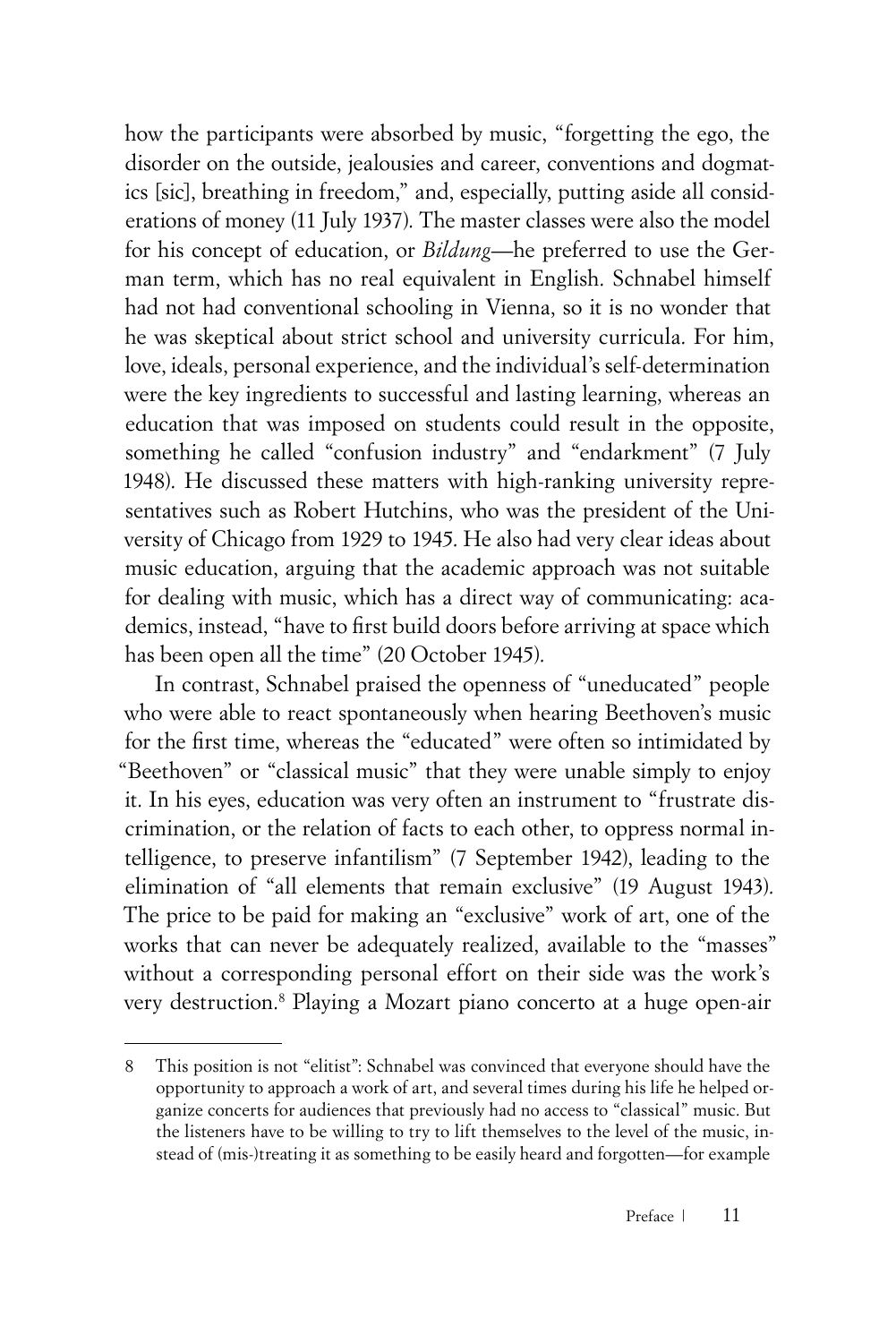festival like Ravinia seemed to Schnabel like a sin against the spirit of Mozart, who demands much of the listener and "belongs among human beings, independent of fashions, of technique, of publicity" (20 February 1944). He felt the development of musical life in Australia to be promising, because people there, although provincial, were also modest, respectful, and ready for higher ambitions. In contrast, the U.S. could boast an "abundance of money" and a large number of excellent musicians—yet Schnabel found "almost none with ideals and character" (3 July 1939). The attempt to incorporate idealism into materialism he characterized as "poison to civilization" (22 September 1940). What would bring mankind forward, as he saw it, was a love for higher values; the "love upwards" was an expression he used frequently, probably a direct translation of the German phrase *Die Liebe zum Höheren*. To "make a living" should be but a byproduct (24 August 1938).

The older Schnabel became, the more he regretted not being a fulltime composer: although he had written a considerable number of aesthetically progressive solo and chamber music works, he had always supported himself through performing and teaching.9 During the war years, he spent the summers in the mountains, as he had done in Europe. Now, however, he used this time to write music, devoting himself to works of a larger scale. His stays at retreats such as Gascon Ranch, New Mexico, also prompted some penetrating commentary about the other guests; for example, he found the "simple" people who worked there "fairly normal, and the white (upper) middle class unbearable" (21 August 1941). He looked critically at those who called President Roosevelt a dictator and their preference for Charles Lindbergh, who had expressed sympathies for the Nazis. He described how he himself was considered arrogant because he was not familiar with the daily gossip distributed through newspapers and the radio, whereas people who had never heard of the existence of *Fidelio* were considered completely

as background music for open-air picnics. Schnabel felt that sacrificing music's quality and depth so that it could be heard by a maximum number of uninterested listeners was not "democratic," but rather stultifying: it showed a profound lack of respect for both music and public.

<sup>9</sup> See Anouk Jeschke, *Artur Schnabel. Werkverzeichnis* (Hofheim: Wolke Verlag, 2003). Today, all of Schnabel's compositions are available in new editions from Peermusic Classical.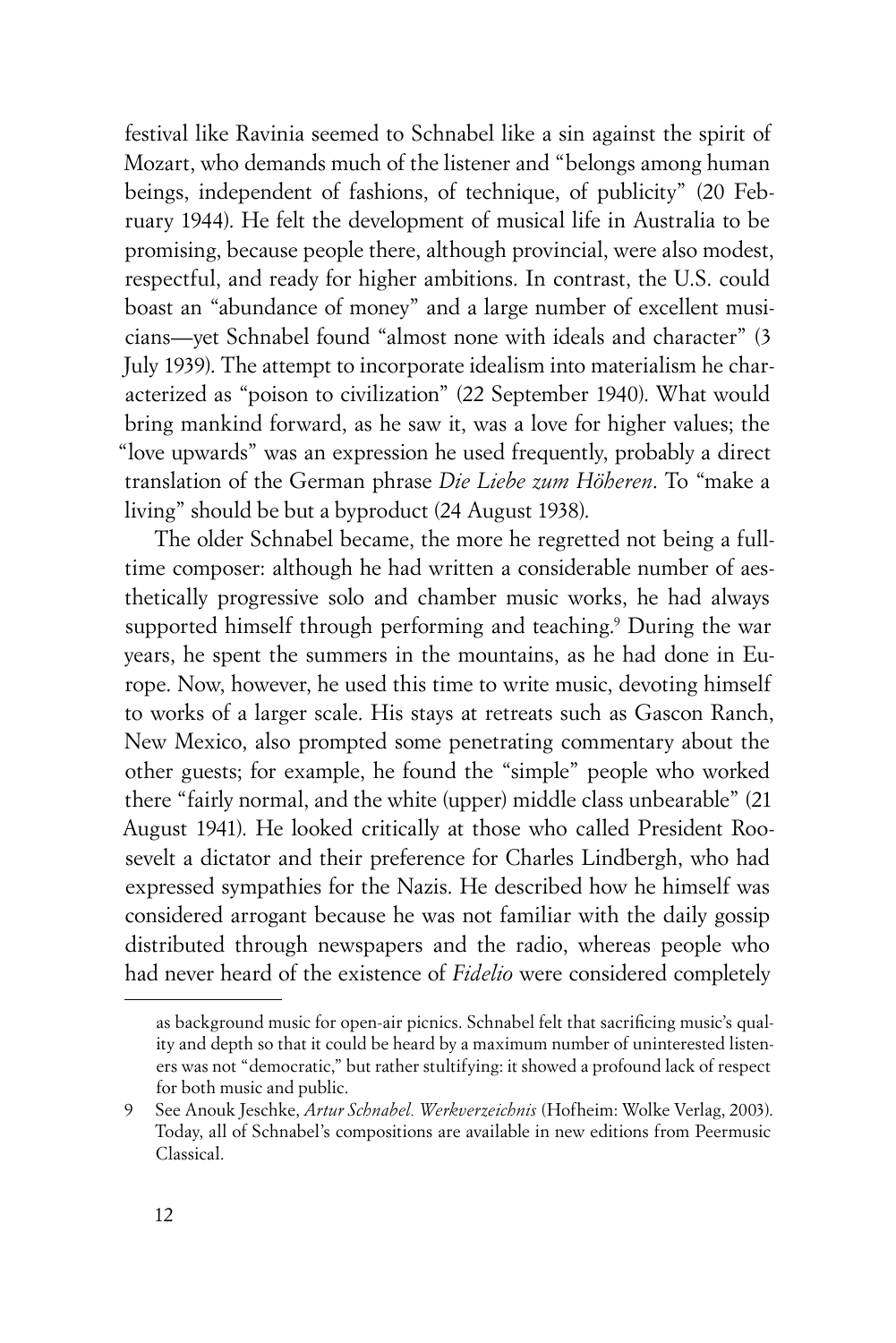mainstream (23 July 1941). He concluded sarcastically that in this environment "having a good time is the peak of ambitions and accomplishments" (21 August 1941). But he had also encountered the cultural prejudices of the "educated" in places with older traditions. He reported to Ms. Foreman the expression *oreilles latines*10 that he had first heard in French-speaking Geneva; people with such ears were said to be unable to digest too "heavy" (German?) music. In 1937 he canceled a recital in Paris because the French manager objected to Beethoven's *Diabelli Variations* as being "intolerable for French audiences" (21 September 1937). He doubted the supposed natural musicality of the famous music centers of Italy and Vienna, whereas he thought that England was wrongly seen as being less enthusiastic about music (3 June 1946). In the United States, he deplored the generally low appreciation of the arts, reflected in the way artists were treated, or—a very frequent complaint—in the poor quality and condition of the instruments he was given to play in concerts. He also found that the studio work was of a lower quality than in England, where almost all of his records were produced: "The care and conscientiousness with which the recording work is done here [in London] is, to be true, quite different from what I experienced in the U.S.A., where, obviously, the relation of *quality* is not as much burdened with traditions as *here*, where the relations to *quantity* are not as far advanced as there" (8 June 1946).

The recording business plays a significant role in Schnabel's letters: it was the activity that guaranteed his financial independence. He never mentioned this fact, perhaps in order not to mix art with business. Nevertheless, he gradually came to depend on it, even though he had objected to the very idea of making records since the beginning of his recording career.<sup>11</sup> In theory he believed that music could only really be communicated in concerts. But after the war, despite his overwhelming success when returning to the European concert stage in 1946, his discomfort with the performer's life and all the social obligations involved grew so strong that he negotiated a recording contract for the next couple of years, just to avoid the necessity of playing in public. His dislike

<sup>10</sup> French: Latin ears.

<sup>11</sup> See Schnabel's letter to his wife Therese from 26 March 1932, in: *Artur Schnabel. Musiker Musician*, 124.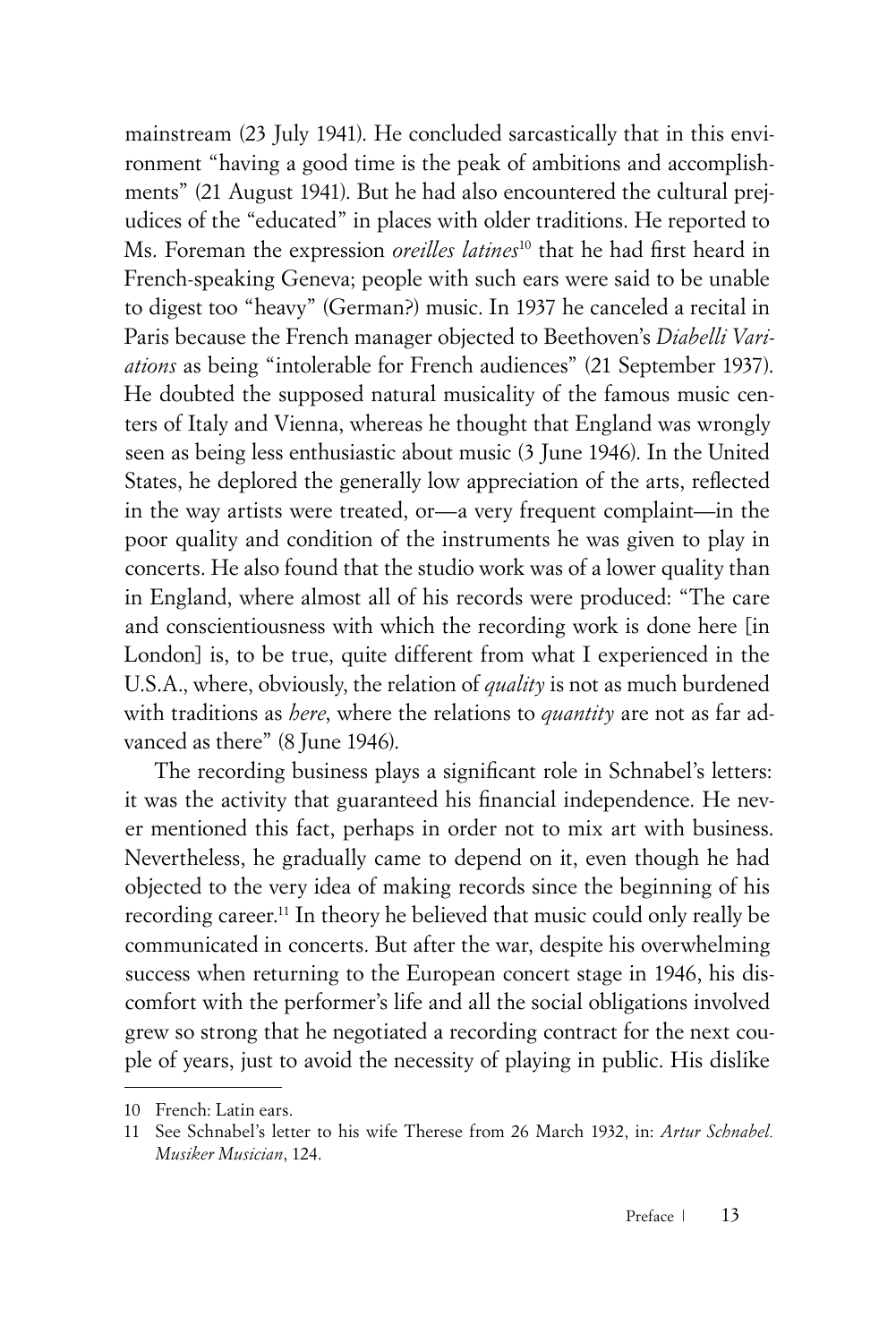was based on two emerging character traits, signs of a changing personality in his later years: he became very sensitive to large crowds and impatient with the many people who wanted to talk to him, and he saw life on the stage as a circus unsuitable for a mature man. Sometimes he seemed almost hostile towards the public: for example, he wrote that as a performer, one experiences a physical collision with one's "spiritual enemies" (20 February 1944). At one point he wrote that he was beginning to agree more and more with his old teacher Leschetizky, who had once told him that he would never be a pianist because he was a musician (28 April 1946). In such moments he envied his friends Paul Hindemith and Ernst Krenek, who primarily worked as composers and were therefore not as often directly confronted with their public. He hoped that in the future he would also be able to spend more time composing, the only activity (besides teaching) of which he never tired, although he was very realistic about the fact that he would never hear many of his pieces in concert.

After the war, Schnabel became friends with the French cellist Pierre Fournier, whom he held in high regard both as a musician and as an individual. In 1949, Fournier came under suspicion of having been a collaborator in Nazi-occupied France. Schnabel refused to believe that there was any truth to these claims—he thought the question itself irrelevant—turning instead against the self-righteousness he felt to be behind the accusations. His own point of view was much more nuanced, and privileged morality over sensationalism. He spoke critically about Germany in public, but never with hatred, and he would never have condemned a French musician for having continued to play under Nazi rule. He was willing to talk to those people who may have been too weak to refuse passive collaboration with the Nazi regime, as long as there could be no doubt about their political beliefs.

It is therefore no surprise that the harshest criticism of a German can be found in Schnabel's description of his meetings with Wilhelm Furtwängler in 1946 and 1947. Although Schnabel himself related only a few details about his talks with the former principal conductor of the Berlin Philharmonic in August 1946, we can gain some insight into what was discussed during this meeting from Schnabel's former secretary and friend Peter Diamand, who was present, as was Richard Strauss: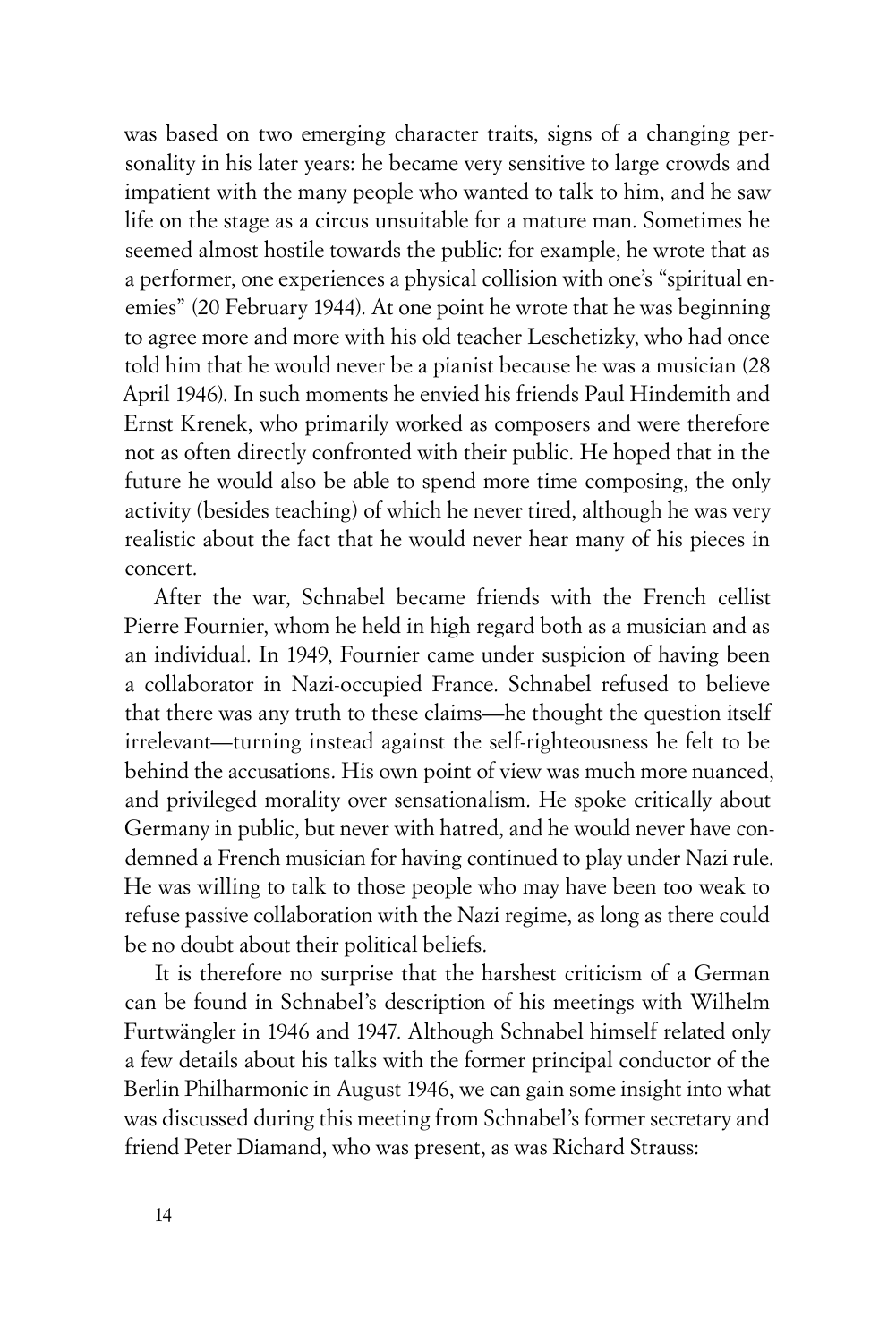Furtwängler was extremely nervous, Strauss not at all. Without even being asked or provoked, Furtwängler immediately started to assert that he had been treated unfairly. At that time, he did not have permission to conduct in the countries controlled by the Allies, but he was allowed to conduct in Switzerland. He said he had never mixed politics with the arts. His business was exclusively to make music and nothing else. Politics, Nazis, communists—it didn't matter to him. In the end this indifference was why he remained in Germany.

Schnabel asked Furtwängler about a measure that had been taken against Jews very early. Furtwängler was embarrassed and replied: "You know, what you say is of course correct. But in reality it was never put into practice. I was able to suppress it so it never really took effect." I think it was about music instruction. Strauss, who had listened only with one ear, flared up: "What are you saying, Furtwängler?" Furtwängler, who wanted to drop the topic quickly, answered: "No, no, Schnabel asked me something." Strauss: "Yes, what?" Furtwängler had to repeat the question. Strauss answered with astonishment: "And you say that you didn't put this into practice?"—"No."— Strauss continued: "Do you know, Furtwängler, that I hear for the first time that this wasn't put into practice? After all, I was the president of the *Reichsmusikkammer* at the time!"—Hereupon Schnabel said: "Well, you know, Strauss, it is a bit late to argue about it. Forgive poor Furtwängler for not informing you at the time. There is nothing you can do about it now."12

Extreme irony was, obviously, the only possible way to prevent a scandal. In 1947, after another meeting with Furtwängler, Schnabel summed up his view of the conductor's desperate self-defense: "What a confusion! Poor creature; he would love to do away, with some magic, with that whole spook—*after* it had failed" (29 July 1947).

In 1944, Schnabel predicted that the U.S. would emerge from the war as the leading power in the world, and that the Americans would have a hard time accepting this new responsibility. He was not optimistic about the post-war era, believing that though times of war may be stressful on the individual's "emotion and physique," peacetime would be the greater test of "character and intelligence" (29 September 1944). He foresaw certain post-war developments very accurately: a "wild rush

<sup>12</sup> "Peter Diamand im Gespräch mit Albrecht Dümling, 27. März 1992," in: *Musica Reanimata. Mitteilungen* Nr. 27 (April 1998), 18. Translated from the German.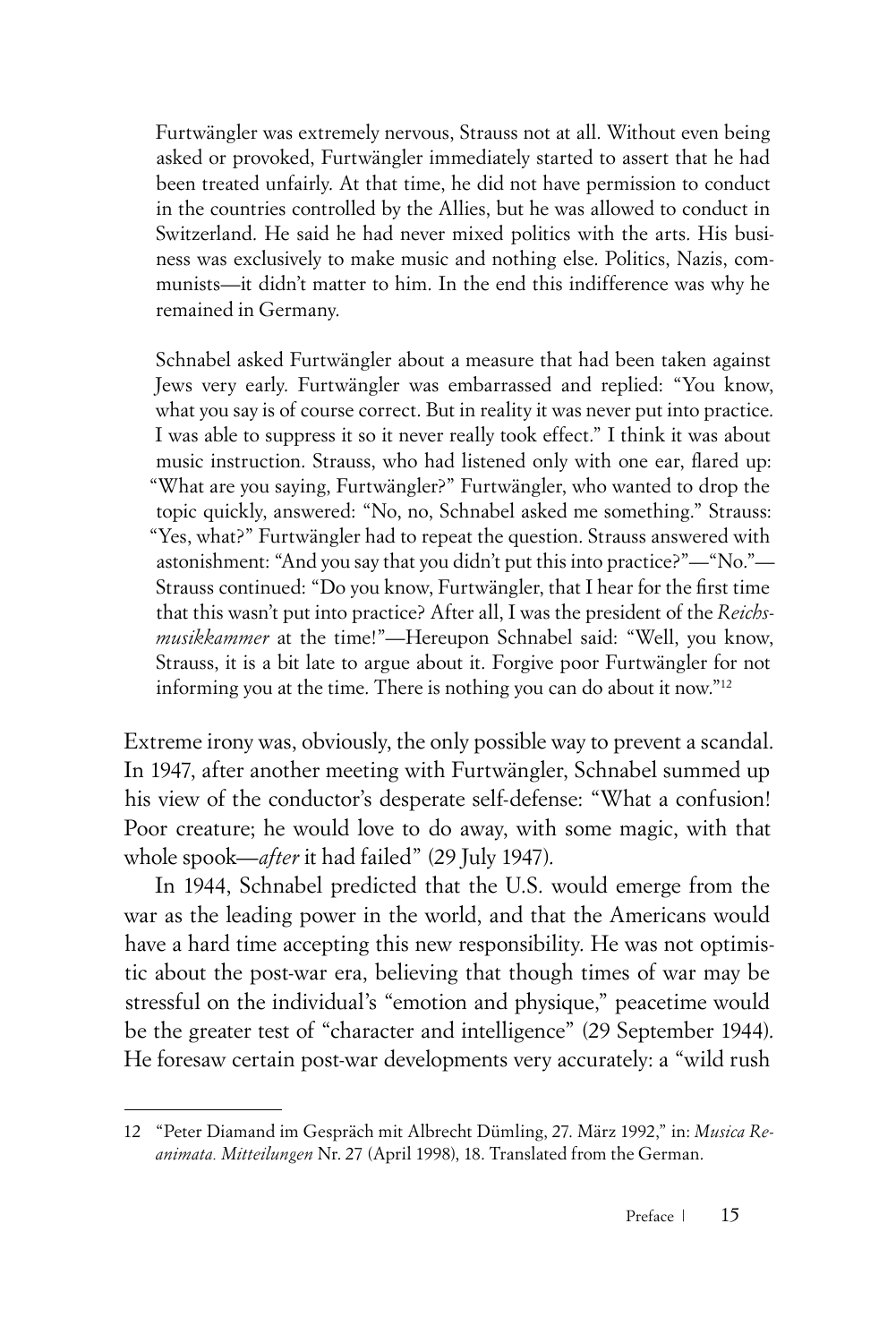on money"; the beginning of an "age of 'information'"; and "happiness all around" that would be "scientifically secured," not achieved by the individual (15 August 1945). The one thing he was wrong about, though, was that Hitler's atrocities would soon be forgotten: although Schnabel understood that the economy was stronger than morality and idealism and that its powers pushed aside anything in its way, he did not fathom that Hitler and everything he stood for would be marketed for decades to come. *Hitler sells*—until today. Schnabel's conclusion about how an individual was supposed to react to the growing monetization of culture was—far from being political—formulated in terms of the highest idealism: "More than ever have we, of the 'ivory towers,' to guard our unpopular precincts, have to resist seduction, or intimidation. We can survive, if we want. We are not so numerous that business would suffer by our aloofness from it—, but protests and criticism and despair should not come from us—, nothing negative, no lie, just let us stick to our level" (15 August 1945).

Pictures of the Schnabels' apartment in Berlin-Charlottenburg show walls full of books. Schnabel, who in prewar times was a member of the Wiener Bibliophilen-Gesellschaft (Vienna Bibliophile Society), was interested in so many fields outside of music that his books were certainly not merely a decorative element. Nevertheless, for a long time it was not clear if, and how much, Schnabel actually read. Some people believed that he just picked up information from his many intellectual friends (among them such diverse figures as the economic historian John U. Nef and the physicist Max Born, to mention just two), with whom he liked to discuss a wide variety of topics. However, we can see from his letters to Mary Virginia Foreman that he read quite a bit himself, and his choice of books showed his growing anxiety about the development of Western society. He must have followed forthcoming books closely, as he often mentioned recent publications, some of them by authors he knew personally (like Edward Crankshaw and Robert Hutchins). Among these were Crankshaw's *Joseph Conrad: Some Aspects of the Art of the Novel* (1936), Hutchins' *No Friendly Voice* and *The Higher Learning* (both 1936), Aldous Huxley's *The Perennial Philosophy* (1945), Arnold Toynbee's *Civilization on Trial* (1948) and Harold Laski's *The American Democracy* (1948). He also read American classics like Henry Adams' *The*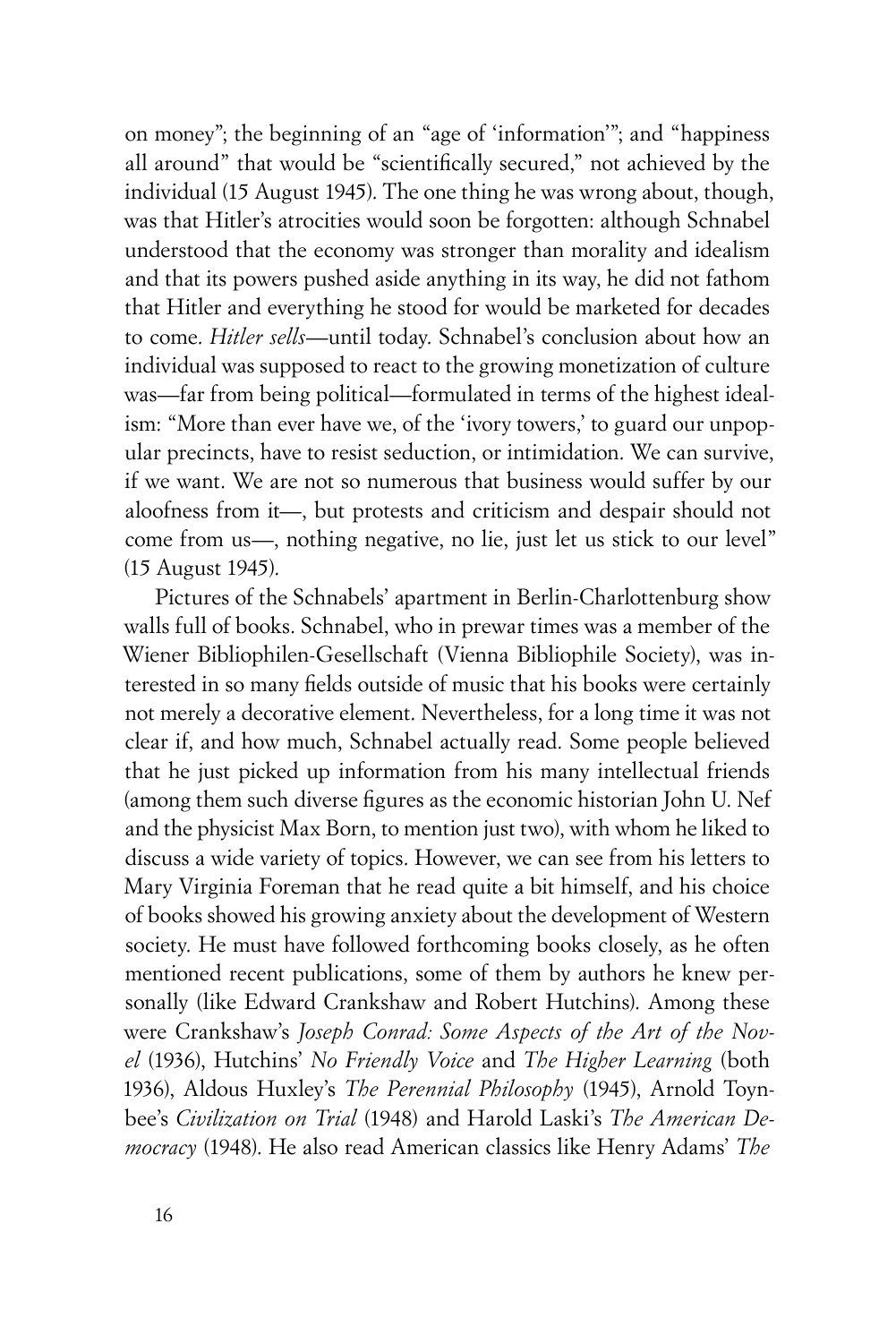*Education of Henry Adams* (1905), Thorstein Veblen's *The Theory of the Leisure Class* (1899), as well as R. L. Duffus' study of Veblen, *The Innocents at Cedro* (1944). There were probably not many émigré artists who participated in the intellectual life of their adopted countries as seriously as Schnabel did.

In the last months of his life, many things came together—on top of his fragile health—which depressed him deeply; for him, who had always been so full of energy, positive attitudes, and interests, life almost didn't seem worthwhile any more. He feared the outbreak of another war in 1948, writing that "I believe that the few anonymous masters of the U.S.A. […] want a 'preventive' war" (2 August 1948), and he saw this fear justified with the outbreak of the Korean War, which he called "the dirtiest affair" which had occurred during his lifetime—"and in this lifetime there was no scarcity of horrors" (16 July 1950). For him, the term "Western" became "almost identical with dishonesty as the guiding principle" (31 July 1950); he feared that human relations and lives would be taken over by economic pressures (11 September 1950). In June 1950, he spoke up against McCarthyism in a public radio statement.13 He fully sympathized with the family's old friend Herta Kröhling, who maintained in 1950 that she preferred the war-damaged city of Hamburg over Zurich and London (11 September 1950). That the "only remedy for social and political menaces [is] the continued expansion of production and inventions," as President Truman had argued, resembles the mantra twenty-first century politicians repeat in times of crisis (15 July 1949). "This is just middle-class hope and resignation, utterly naïve and disarming, a sedative for one night," Schnabel commented. The sedative had no effect on him: he felt that the emerging new world proved his terrifying diagnosis that things were going utterly wrong, and he could think of no remedy. However, he didn't give up completely. He kept looking for answers in studies by contemporary philosophers and sociologists. For his very last birthday in April 1951, he asked Ms. Foreman for three books: Caryl P. Haskins' *Of Societies and Men* (1951), James B. Conant's *Science and Common Sense* (1951) and Bertrand Rus-

<sup>13</sup> See letter from 25 June 1950.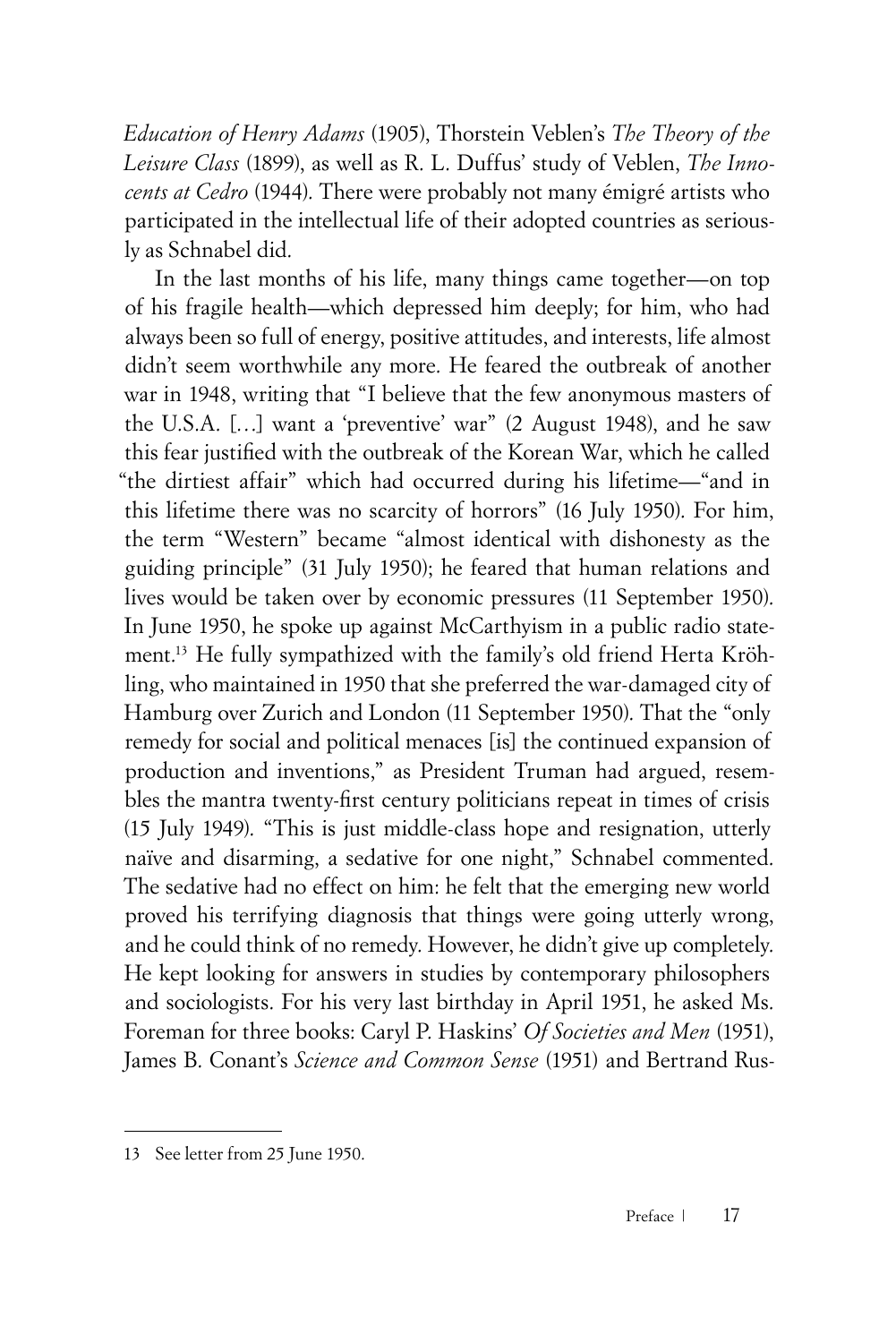sell's *Unpopular Essays* (1950). He probably had not enough time left to read them.

\*

After Schnabel's death, Mary Virginia Foreman moved to France. In Paris, in 1956, she met Yves Le Garrec (1890–1979), a distinguished French gentleman 18 years her senior who had served as a pilot in World War I and was active in the Resistance movement during World War II. They were married in 1965 and remained together until his death. She never hid from her husband how important Schnabel was in her life. Around 1970 she wrote two books as private memoirs, *Artur Schnabel Remembered* and *History of a Love Affair*. Monsieur Le Garrec translated *Artur Schnabel Remembered* into French. The letters she had received from Schnabel were her most precious possession: the correspondence was displayed prominently on her Bechstein grand piano, each year tied with a red ribbon. Madame Foreman-Le Garrec constantly re-read the letters in the decades from Schnabel's death until her own, and kept annotating them even after she had donated the originals to the Berlin Akademie der Künste in 2002. She was a more than generous supporter and sponsor of all activities surrounding Schnabel's artistic legacy, from the recordings of Schnabel's chamber and symphonic music to publications and projects by the Akademie. She died in September 2012 at the age of 104 in Biarritz, France. Schnabel's expression "to walk freely on firm ground" was both a metaphor for music performance,<sup>14</sup> and served to characterize his ideal for their relationship. Most of his letters to her he signed with just this symbol:



<sup>14</sup> See Konrad Wolff, *Schnabel's Interpretation of Piano Music*, 2nd edition (New York: Norton, 1979), 173.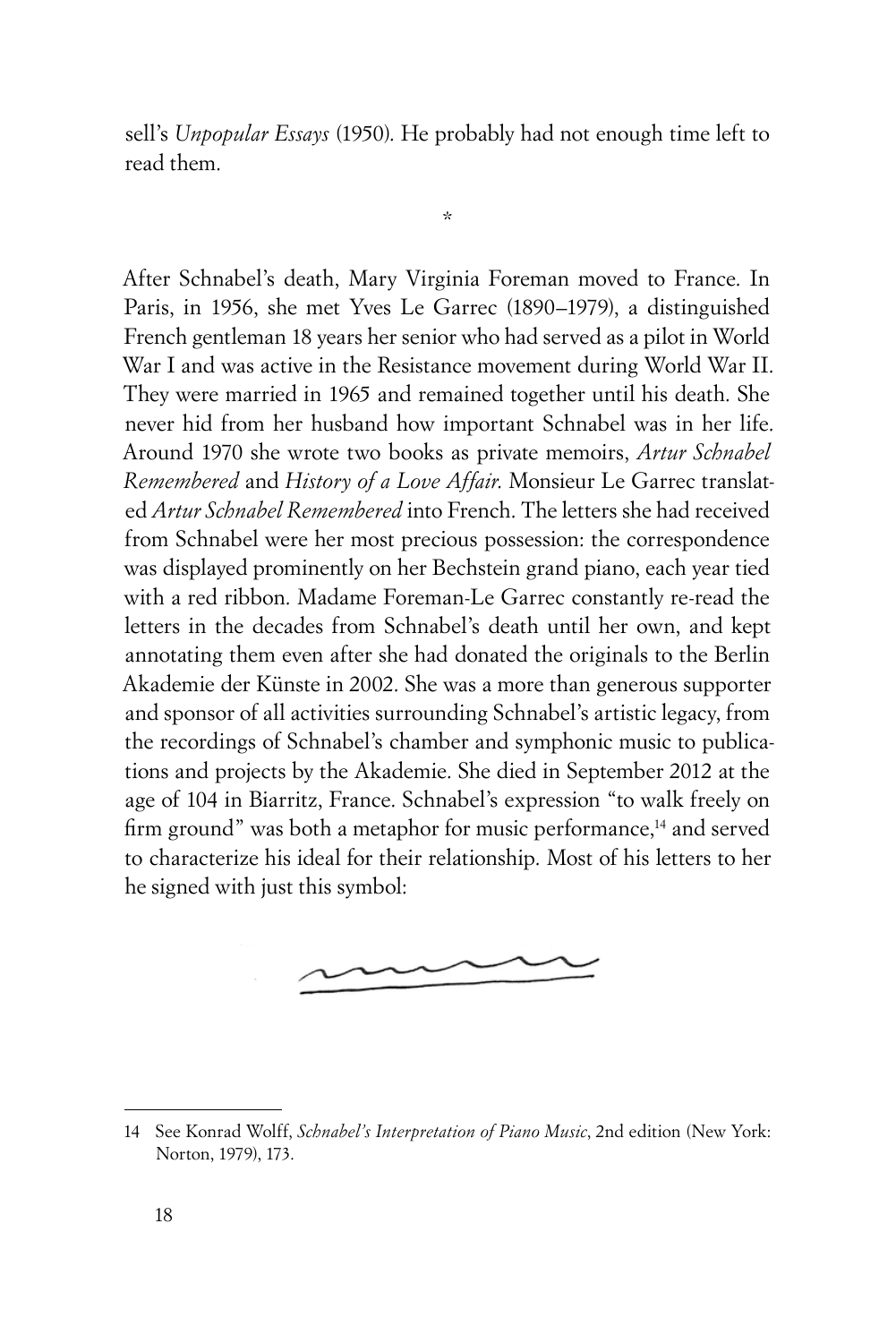roboble livas in  $20714$  $214.1$ the foot that mees colined a war LOUIS C WALLICH **DESHLER-WALLICK** HOTEL 1000 ROOMS IDDO BATHS drofter rterres Jarvar This record of my trocourses & hus injected to be one on the Similations of Music - I say jorder it in a moor of improveredium Without hanght in those (Whit & probably had in which was just the fact that government to proported of music have held thused on provended Wars. (I wonder what Daplered ever trad.) cardesaly proposed subject, solvich as an isolated them has never Seem looker at by huyour-cape a things 24 decided watch No. To this test interestion along the was sing of promising to fit out tools. It had probably long been in my mend that, fortunately music has never a war , but Unfortunitely it has nented one either-Orphers, sappare

In 1949, Mary Virginia Foreman assisted Schnabel in preparing his Harvard Lectures "Music—its Function and Limitations." The lectures were published in the volume *Music and the Line of Most Resistance* (Wolke: Hofheim 2007), 85–107. The sentence at the top of the page in Ms. Foreman's handwriting reads: "What probably was in my mind was just the fact that music, fortunately, has never caused a war. Unfortunately, it has never prevented one, either."